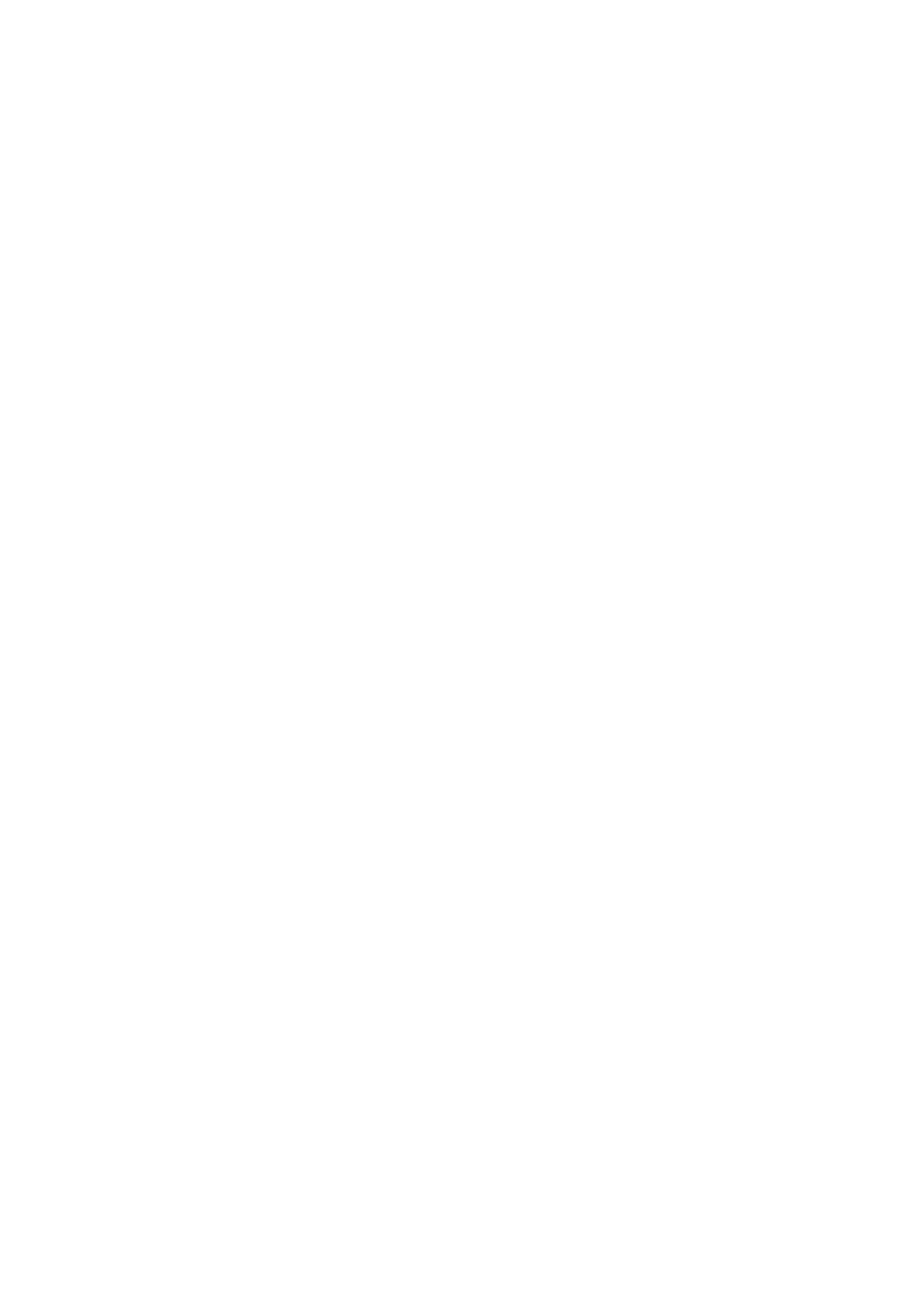5th Annual International Conference on Issues of Concern for G20 Countries

**Achieving Global Food Security and Nutrition: How can the G20 Help? How can the G20**

New Delhi, 18 September 2013

# **Food security and food p ice olatilit and food price volatility**

## Jörg Mayer Division on Globalisation and Development Strategies UNCTAD

#### UNITED NATIONS CONFERENCE ON TRADE AND DEVELOPMENT

**Impact of food price volatility on food security depends on pass-through of international to national food prices**

- Recent international food price volatility higher than in the 1980s-1990s, but lower than in 1970s
- But sizeable market liberalisation since 1970s:
	- Domestic prices more closely connected to international prices
	- Many developing countries recorded a significant increase in imports as a share of total food supply
	- Heterogeneous mix of imported and domestic sources of volatility causes price transmissions to be uneven and to occur often with significant lags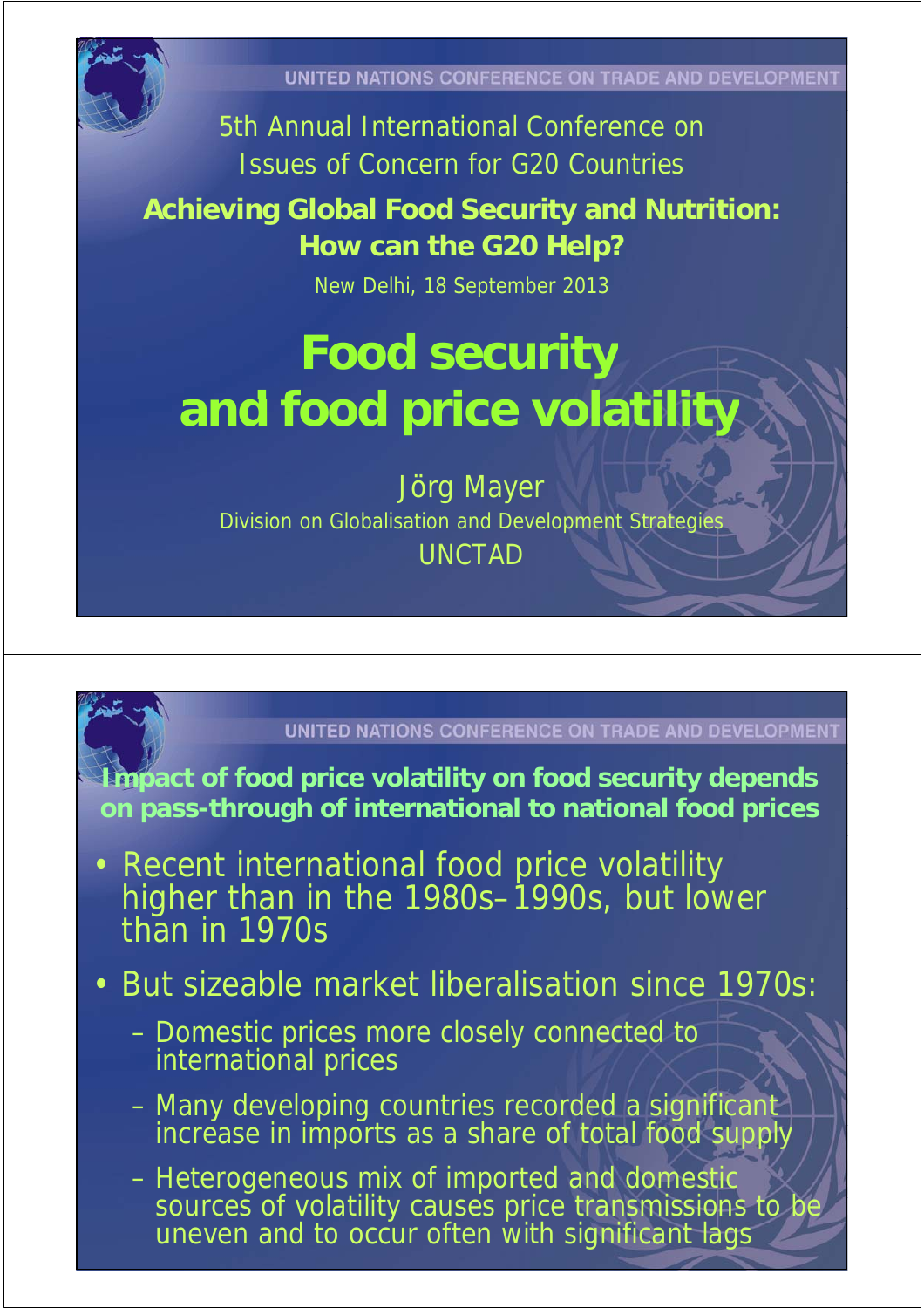## *Impacts differ widely at both macro***economic and microeconomic levels**

• Key to vulnerability are the **net effects** at both macroeconomic and microeconomic levels

#### **Rising prices:**

- Net exporting countries and large producers: earnings windfall
- Net importing countries: balance-of-payments and fiscal problems
- Food-price driven inflationary effects
- Nutrition and poverty issues for net food buyers
- Excessive volatility
	- Definition: price volatility that induces inefficient investment decisions or problems beyond the capacity of producers, consumers or nations to cope with
	- Depends on specific circumstances of household or nation

#### UNITED NATIONS CONFERENCE ON TRADE AND DEVELOPMENT

**Impact on consumers: high and volatile food prices affect household incomes and purchasing power**

- High and volatile food prices can transform vulnerable into hungry and poor people; the poor spend 60-70 per cent of their income on food
- Nearly all urban dwellers are net food buyers
- Even most rural dwellers are net food buyers land-less rural households often poorest of poor

## • Reaction often implies:

- reduced spending on health and education and shift of diet towards less nutritious food
- distress asset sales causing irreversible adverse effects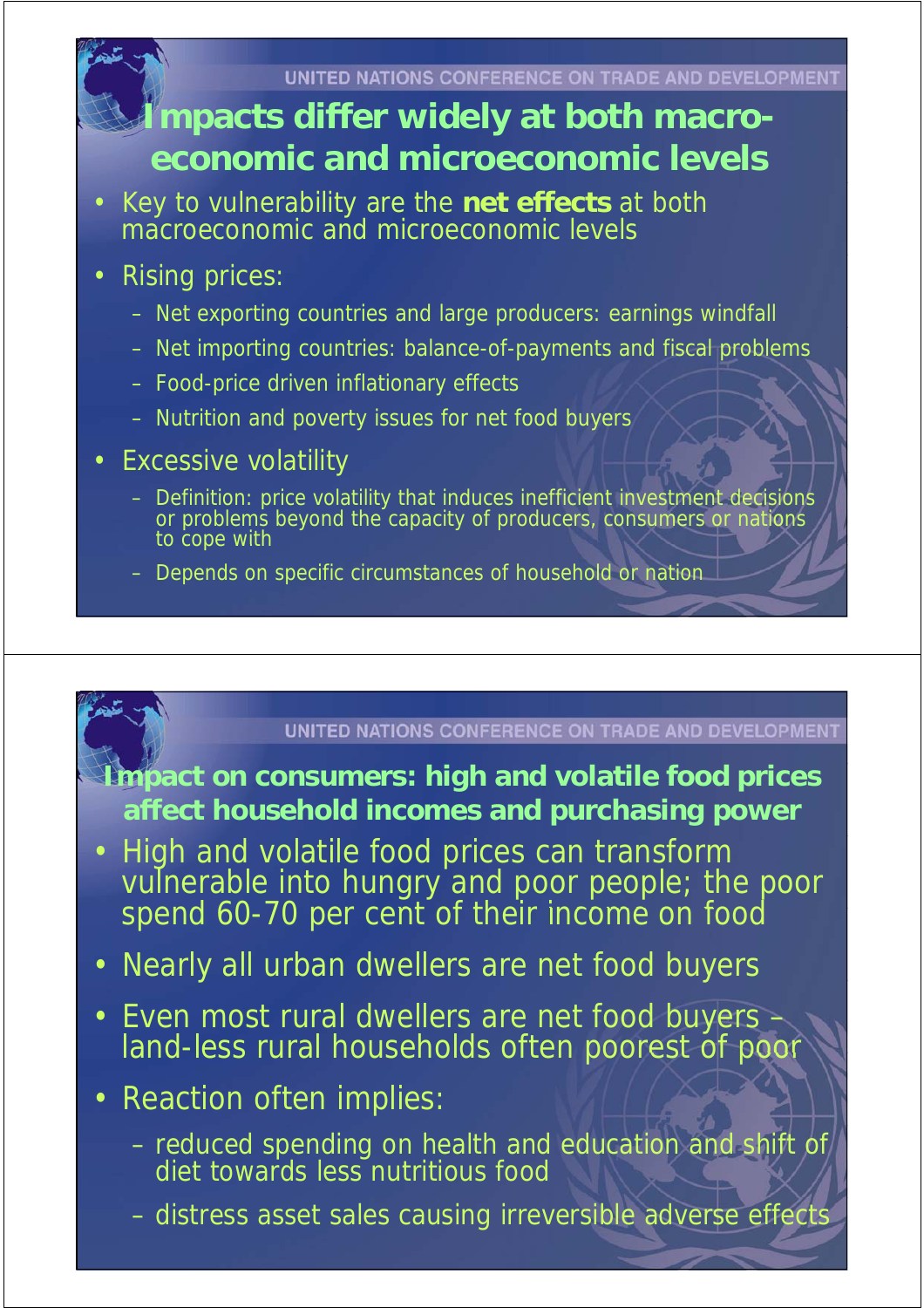## **High and volatile prices: concern to producers?**

- Small-scale farmers and agricultural labourers are often net food buyers
- Net-food-selling farmers should benefit from high prices; and high prices should stimulate production and raise demand for unskilled, poor farm workers ...
- ... but much of the gains from higher world prices go to large landowners in upper-middle-income exporting countries who are not poor
- Prices may collapse suddenly and price uncertainty may push farmers to adopt risk minimization strategies that discourage investment in food production



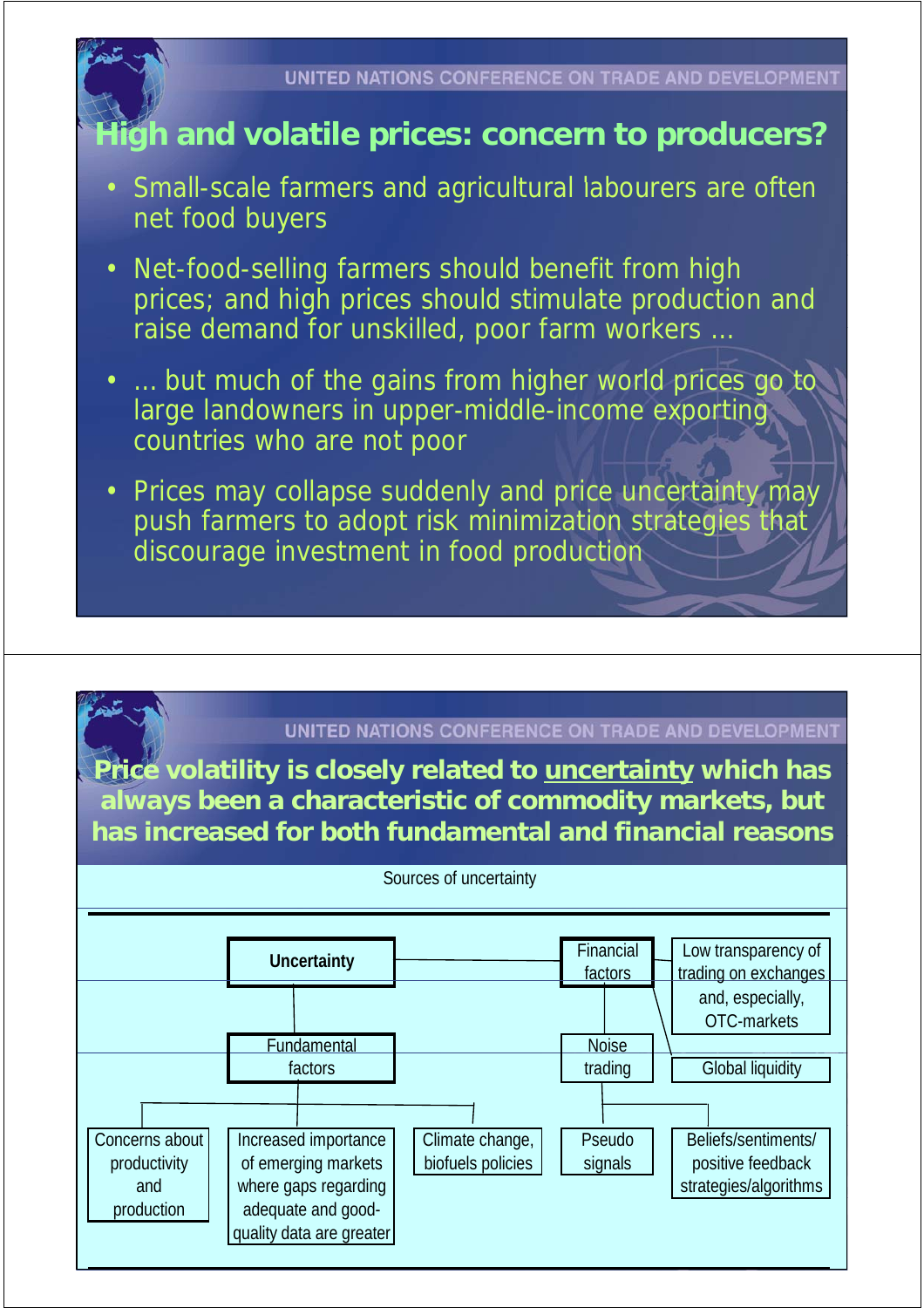

#### UNITED NATIONS CONFERENCE ON TRADE AND DEVELOPMENT

### **Can the G20 help achieve global food security?**

- "The G20 is the premier forum for international cooperation on the most important issues of the global economic and financial agenda"
- Some arque that addressing food security by "focusing narrowly on production, information and mechanisms to cope with price volatility" is counter-productive as it stifles debate in other institutions and is too timid on biofuels, trade policy and financial issues
- However, whether G20 can help achieve global food security and nutrition, or whether other international bodies should take the helm, is part of the broader issue of the G20 covering development issues, and, even more generally, the role of multilateralism
- An important issue, which seems to be within the G20 mandate but has remained largely unexplored, concerns the link between global liquidity and food price volatility